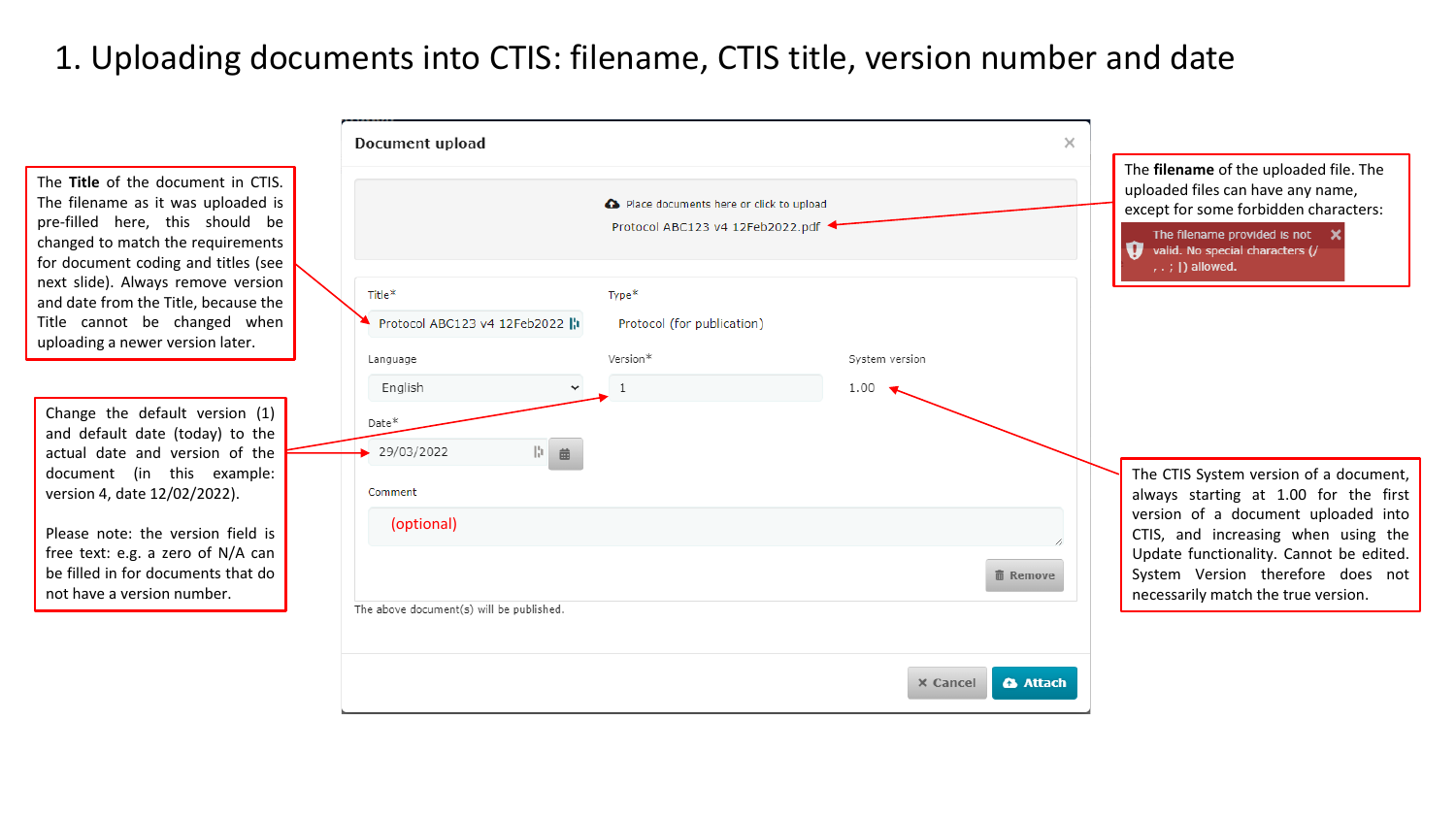### **Document codes and titles in CTIS**

Please adhere to the structure of CTR Annex I for document codes and titles when uploading files in CTIS, as shown below. Please fill in the requested information in the marked [grey fields]. Make sure that all documents have unique titles. Please note that the files uploaded into CTIS can have any filename; the coding and naming applies to the document name in CTIS (the field 'Title' in the upload window. The original filename is pre-filled in here, but can be adapted. Version number and date should not be in the document title, instead indicate the correct version number and date in the corresponding fields in the upload window.

#### **B. Cover letter**

B1. Cover letter [EU CT number]

#### **D. Protocol**

D1. Protocol [EU CT number] D1. Protocol synopsis\_ENG [EU CT number] D1. Protocol synopsis\_NL [EU CT number] D2. Protocol\_modification nr [number] [EU CT number] D3. DSMB Charter [EU CT number] D4. Patient facing documents [questionnaire, diary] *(if applicable*)

#### **E. Investigator's Brochure**

E1. IB [product name]

#### **F. Documents GMP compliance (if applicable)**

F1. GMP declaration F2. QP declaration F3. Other statements/licences *(e.g. import license*)

#### **G. Investigational Medicinal Product Dossier**

G1. IMPD\_Q [product name] G1. IMPD\_E-S [product name] G2. SmPC [product name]

# **H. Auxiliary Medicinal Product Dossier**

H1. AxMPD [product name]

#### **I. Scientific advice and pediatric investigational plan (PIP)**

I1. Scientific advice [name organization] I2. PedCo opinion I3. PIP decision [name agency]

#### **J. Labeling**

J1. Label IMP\_NL [product name] J1. Label IMP\_ENG [product name] J2. Label AxMP\_NL [product name] J2. Label AxMP\_ENG [product name]

#### **K. Recruitment arrangement**

K1. Template recruitment arrangements NL K2. Recruitment material [description]

#### **L. Subject information sheet, informed consent form, other subject information material**

L1. SIS and ICF [description] (*e.g. SIS and ICF adults, SIS and ICF 12-16 yr)* L2. Other subject information material [description] (*e.g. information leaflet adults)*

#### **M. Suitability investigator** M1. CV Investigator [name investigator]

M2. DoI Investigator [name investigator]

## **N. Suitability facilities**

N1. VGO [name investigational site]

#### **O. Proof of Insurance or idemnification**

O1. WMO trial participant insurance certificate O2. Proof of coverage sponsor or investigator [name sponsor/trial site] (*if not included on VGO*)

#### **P. Financial and other arrangements**

P1. Template compensation trial participants, investigator, funding and other arrangements

# **R. Compliance GDPR**

R1. Template on the collection and use personal data NL

## **S. Biological samples**

S1. Template on the collection, use and storage of biological samples NL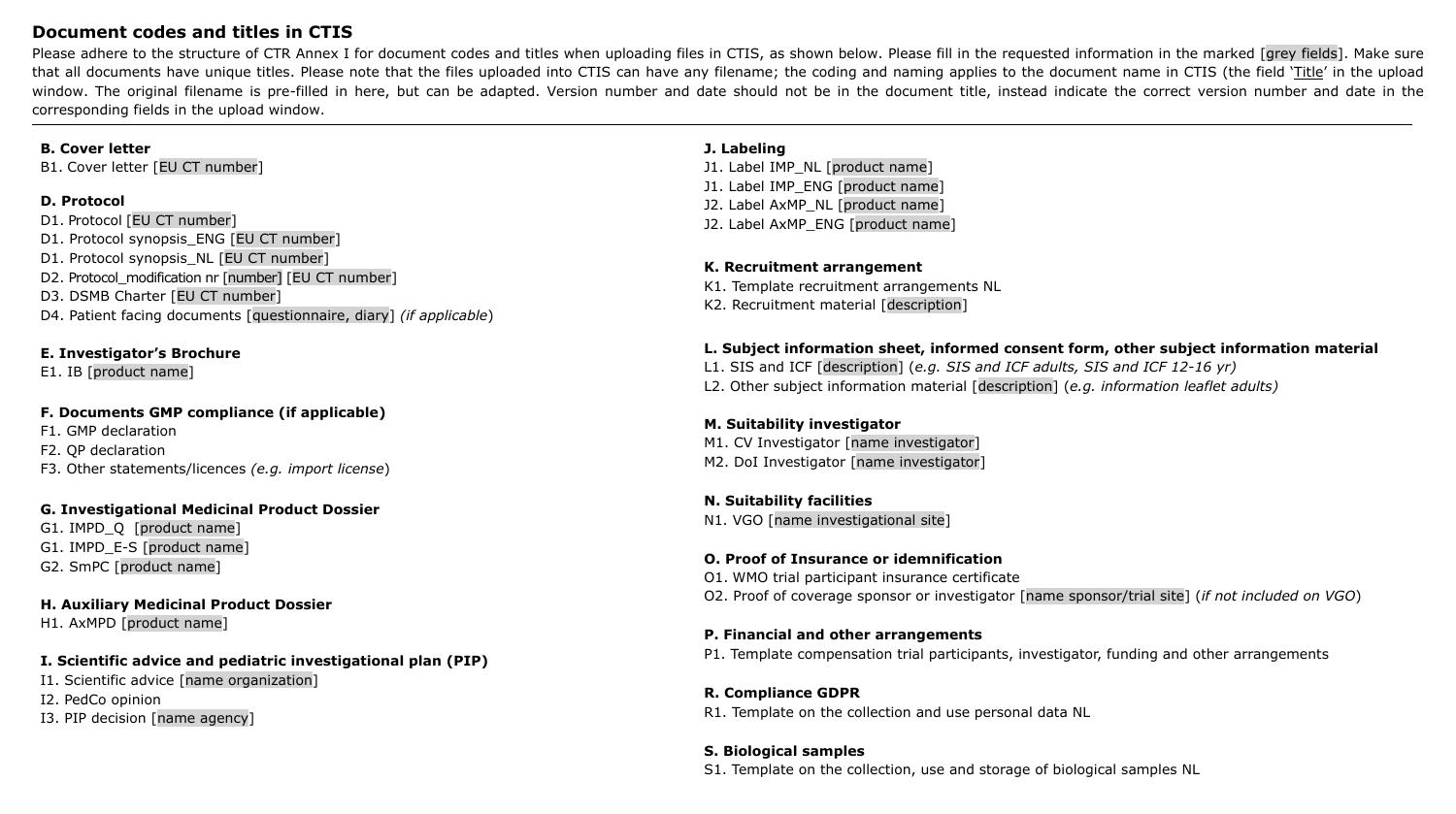# 2. Uploading documents into CTIS in response to an RFI: change application

| <b>Clinical trials</b>              | Notices & alerts 38 Annual safety reporting RFI User administration                                                                                                                                                            |                                                                                                                                                                                                                                                                       |                                       |  |  |  |  |
|-------------------------------------|--------------------------------------------------------------------------------------------------------------------------------------------------------------------------------------------------------------------------------|-----------------------------------------------------------------------------------------------------------------------------------------------------------------------------------------------------------------------------------------------------------------------|---------------------------------------|--|--|--|--|
|                                     | 2016/679 and Regulation (EU) 2018/1725 when uploading documents and processing personal data in CTIS.                                                                                                                          | Please note that, in accordance with Regulation (EU) No 536/2014, all data and documents provided in the EU database are subject to publication rules, aiming amongst other things at protecting personal data and commerciall                                        |                                       |  |  |  |  |
| <b>MSCs</b>                         | Validation                                                                                                                                                                                                                     |                                                                                                                                                                                                                                                                       |                                       |  |  |  |  |
| Part I .                            | <b>RFI</b> O                                                                                                                                                                                                                   |                                                                                                                                                                                                                                                                       | $\ddotmark$                           |  |  |  |  |
| <b>Part II</b><br><b>Evaluation</b> |                                                                                                                                                                                                                                |                                                                                                                                                                                                                                                                       | Collapse all $\sim$                   |  |  |  |  |
| <b>Timetable</b>                    | RFI-CT-2022-501381-22-00-IN-001 Due: 07/02/2022                                                                                                                                                                                |                                                                                                                                                                                                                                                                       | $\checkmark$                          |  |  |  |  |
|                                     | MSC: Netherlands Submission date: 27/01/2022 Due date: 07/02/2022<br>A<br>Reason<br>Incomplete<br><b>Supporting documentation</b><br>MS:<br><b>Quality</b>                                                                     | For any changes to the application (documents or data)<br>requested in the RFI. E.g. missing documents requested<br>during validation, requests to modify document<br>title/date/version during validation, or a new protocol<br>version requested during assessment. | <b>Change application</b>             |  |  |  |  |
|                                     | No document available                                                                                                                                                                                                          |                                                                                                                                                                                                                                                                       |                                       |  |  |  |  |
|                                     | <b>Non-Quality</b>                                                                                                                                                                                                             |                                                                                                                                                                                                                                                                       |                                       |  |  |  |  |
|                                     | No document available                                                                                                                                                                                                          |                                                                                                                                                                                                                                                                       |                                       |  |  |  |  |
|                                     | Sponsor:<br><b>General documentation</b>                                                                                                                                                                                       |                                                                                                                                                                                                                                                                       | <b>&amp; Add document</b>             |  |  |  |  |
|                                     | <b>Quality related documentation</b>                                                                                                                                                                                           |                                                                                                                                                                                                                                                                       | & Add documen                         |  |  |  |  |
|                                     | . Please notice that in this section only supporting documentation to the response should be uploaded. If a new version of any of the documents included in the Annex I of Regulation (EU) 536/2014 needs to be provided, shou |                                                                                                                                                                                                                                                                       |                                       |  |  |  |  |
|                                     |                                                                                                                                                                                                                                |                                                                                                                                                                                                                                                                       | $\vee$ $\frac{14}{2}$<br>Sort by      |  |  |  |  |
|                                     | <b>Response to consideration</b>                                                                                                                                                                                               |                                                                                                                                                                                                                                                                       |                                       |  |  |  |  |
|                                     | <b>A</b>                                                                                                                                                                                                                       |                                                                                                                                                                                                                                                                       |                                       |  |  |  |  |
|                                     | Consideration number RFI-CT-2022-501381-22-00-IN-001-01<br>Consideration Please submit                                                                                                                                         | Application section parts Part I - Clinical<br><b>Application section and document Protocol</b>                                                                                                                                                                       |                                       |  |  |  |  |
|                                     | <b>Response</b>                                                                                                                                                                                                                |                                                                                                                                                                                                                                                                       |                                       |  |  |  |  |
|                                     | <b>Textual response</b>                                                                                                                                                                                                        |                                                                                                                                                                                                                                                                       |                                       |  |  |  |  |
|                                     | Documents related to the response                                                                                                                                                                                              | Optional, only for documents containing the response to this specific<br>consideration. If the consideration requests a missing or updated<br>document, do not upload it here, but instead use 'Change application'!                                                  | <b>Add documen</b><br>圖 Save response |  |  |  |  |
|                                     |                                                                                                                                                                                                                                |                                                                                                                                                                                                                                                                       |                                       |  |  |  |  |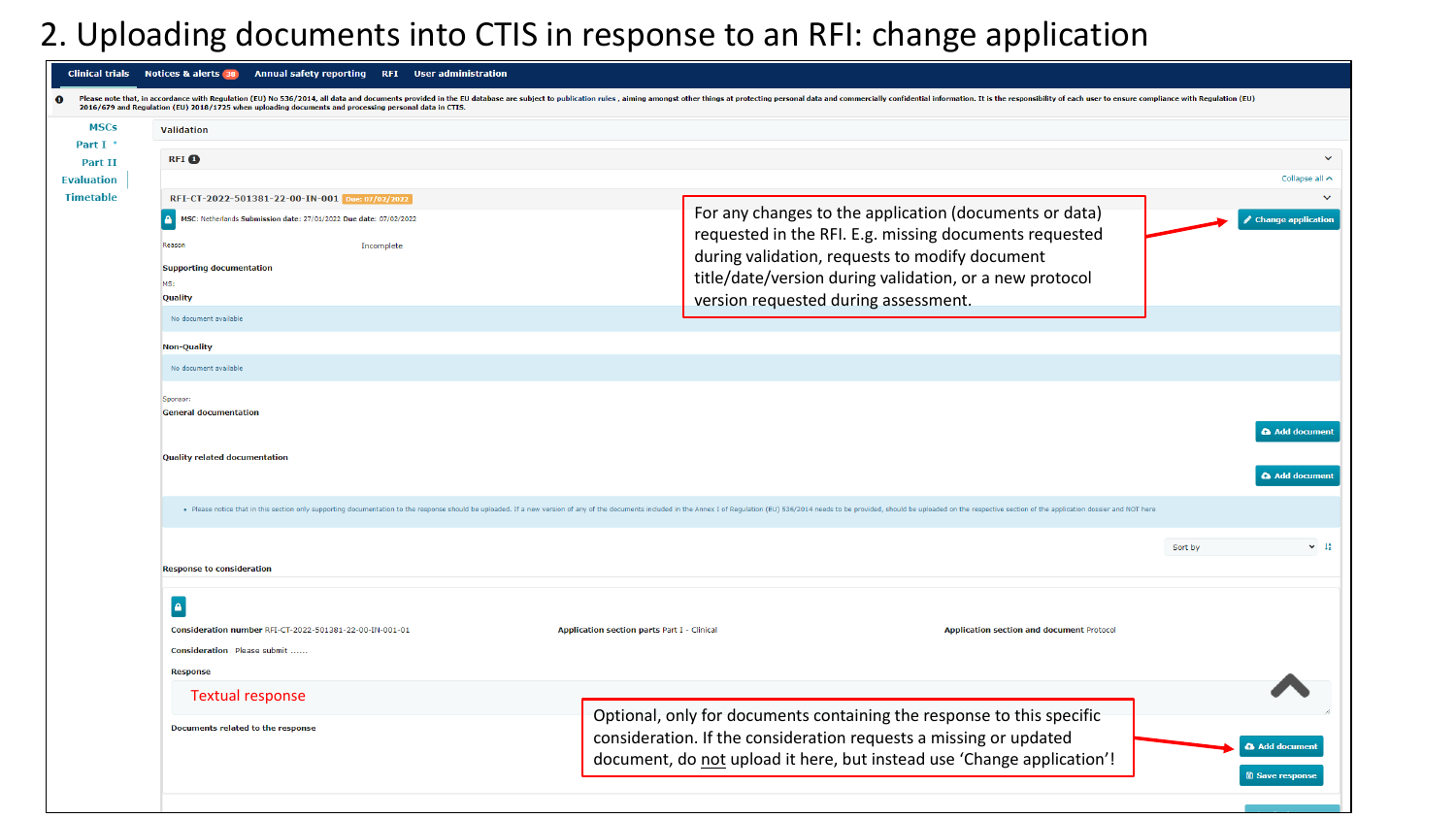Clicking 'Change application' and confirming it, leads you back to the dossier, where documents can be added similarly to the initial submission. Click the lock and navigate to the location of the dossier where the change should be made.

|                                                                                                                                                                   |                                                                                                                                                                                                                                                                                                 | <b>O</b> Withdraw<br>$\vee$ Check<br><b>圖 Save</b>                                                                                                                     |
|-------------------------------------------------------------------------------------------------------------------------------------------------------------------|-------------------------------------------------------------------------------------------------------------------------------------------------------------------------------------------------------------------------------------------------------------------------------------------------|------------------------------------------------------------------------------------------------------------------------------------------------------------------------|
| <b>Trial specific information (Part I)</b><br><b>Trial details</b>                                                                                                |                                                                                                                                                                                                                                                                                                 |                                                                                                                                                                        |
| <b>Trial identifiers</b>                                                                                                                                          |                                                                                                                                                                                                                                                                                                 |                                                                                                                                                                        |
| <b>Trial information</b>                                                                                                                                          | Update: for uploading a new version of an existing                                                                                                                                                                                                                                              | ≻                                                                                                                                                                      |
| <b>Protocol information</b>                                                                                                                                       | document, e.g. protocol v2 with changes requested by                                                                                                                                                                                                                                            | $\checkmark$                                                                                                                                                           |
| Clinical trial protocol                                                                                                                                           | the MS. You are asked to enter the version number and                                                                                                                                                                                                                                           |                                                                                                                                                                        |
| Protocol *<br><b>Protocol</b><br>English · Protocol Cor publication) · System version 1.00<br>Submission date $2/01/2022$<br>$\cdot$ Version 1 $\cdot$ 27/01 2022 | date, but the document title in CTIS cannot be changed!                                                                                                                                                                                                                                         | <b>Add documen</b>                                                                                                                                                     |
|                                                                                                                                                                   |                                                                                                                                                                                                                                                                                                 |                                                                                                                                                                        |
|                                                                                                                                                                   | Edit: for changing the title, version or date of an existing document. If by mistake an uploaded<br>document contained a version or date in its title, or the indicated version and/or date do not<br>match the documents, then you will likely be asked to correct this in the Validation RFI. | Add document: for adding fully new documents, e.g.<br>missing documents requested by the MS during validation.<br>The System version will be 1.00. Please use document |

codes and titles as explained earlier.